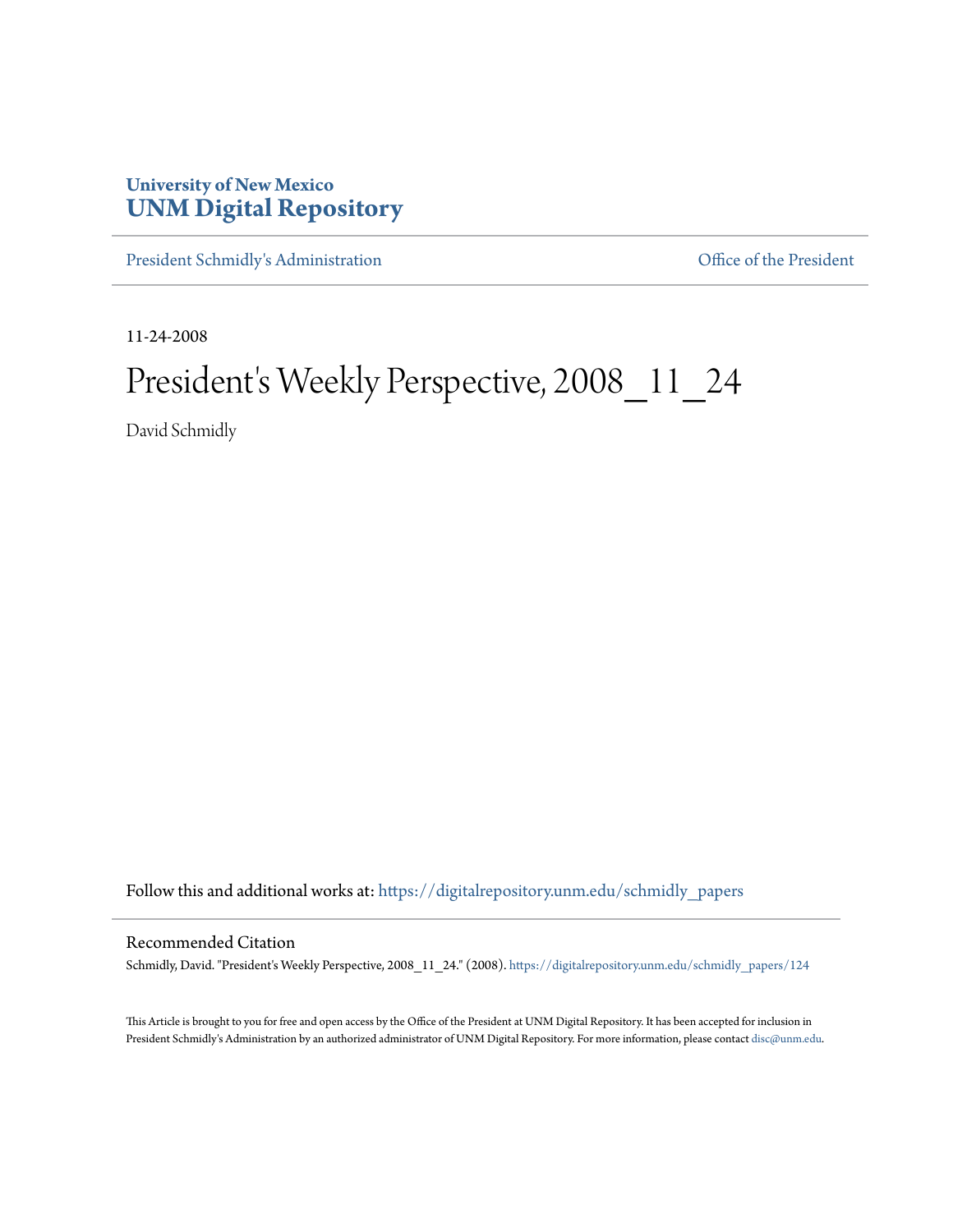## **MONDAY MORNING MESSAGE Monday, November 24, 2008**

Good morning.

Since my message to you just last week, the rapidly-tumbling price of oil and natural gas has caused even higher deficit projections for our state, and each of us is justifiably concerned – students worry about the impact on tuition and educational quality, while our faculty and staff are concerned about the impact on jobs, benefits and compensation.

As I said last Friday in my WebCast message to the University community, which can be seen here (<http://mtsmsite.unm.edu/mediasite/Catalog/?cid=d698f7e9-100b-4150-8f15-d25935a9b8ea> ), we won't be in any real position to assess how these events will affect us until the Legislature reconvenes, passes any measures, and the Governor signs the bill. After that, with your input, the Regents and I will implement the law, with the objectives in mind of keeping our workforce intact and keeping tuition affordable while carrying out our core missions of education and research.

We've been fortunate in being able to move quickly and prudently to implement a four-part strategy to set aside significant funds to cushion the blow against whatever lies ahead, but we'd be fooling ourselves if we underestimated the seriousness of our predicament. Not only do we face the prospect of a mid-year budget rescission, but of state appropriations that may be significantly reduced for several years to come.

I want to make sure that the entire UNM community understands the nature of the problem. The funds at stake are those appropriated to us by the Legislature – "Instruction and General" funds (also known as "I-and-G" funds) as well as state appropriations for line-items such as Research and Public Service Projects.

What's NOT at stake are those dollars we receive from the recently-approved General Obligation ("GO") bonds, or dedicated funds such as contracts and grants. Obviously, privately-donated monies are not affected, nor are those dollars we earn from the sale of tickets to athletic events, TV and radio rights, advertising and the like. These other dollars are often restricted in how they are used, however. This is why, for instance, we can't legally apply bond funds set aside for renovation of "The Pit" for salaries: the law doesn't allow us to do so.

Knowing the parameters of the situation will help each of us think strategically, not reactively, about what needs to be done. We all need to work together to get through this, and we want your input. I invite each of you to submit your ideas, comments and suggestions to me at [unmpres@unm.edu,](mailto:unmpres@unm.edu) and coming soon, a "Comments" section will be added to my website where we post this message for you to join in the discussion.

On Friday I was honored to join Regent Don Chalmers, Provost Suzanne Ortega, Dean Richard Howell and other guests to break ground for the new College of Education building. As an environmentalist, I'm especially pleased that the new structure will be built according to LEED standards, with considerable energy savings. Even in these uncertain times, UNM is moving forward, and in a way that will set the standard for sustainability across the southwest.

While we are facing some serious budget constraints ahead, there is a lot of great news on our campus. Three grants, totaling more than \$17.5 million, were recently awarded to the New Mexico Experimental Program to Stimulate Competitive Research (NM EPSCoR) through the Department of Energy and the National Science Foundation. NM EPSCoR is a program that gathers resources and expertise from academic institutions, our national labs, private industry, and state and federal sources to benefit education, the environment, and the New Mexico economy.

Also, Biology Professors Marcy Litvak ad Robert Sinsabaugh, in collaboration with Los Alamos National Labs and the United States Department of the Interior, received a three-year EPSCoR-State/National Laboratory Partnership Grant for \$150,000 per year. The awards are significant because they tie in to the state's science and technology plan, which is focused on our state's needs.